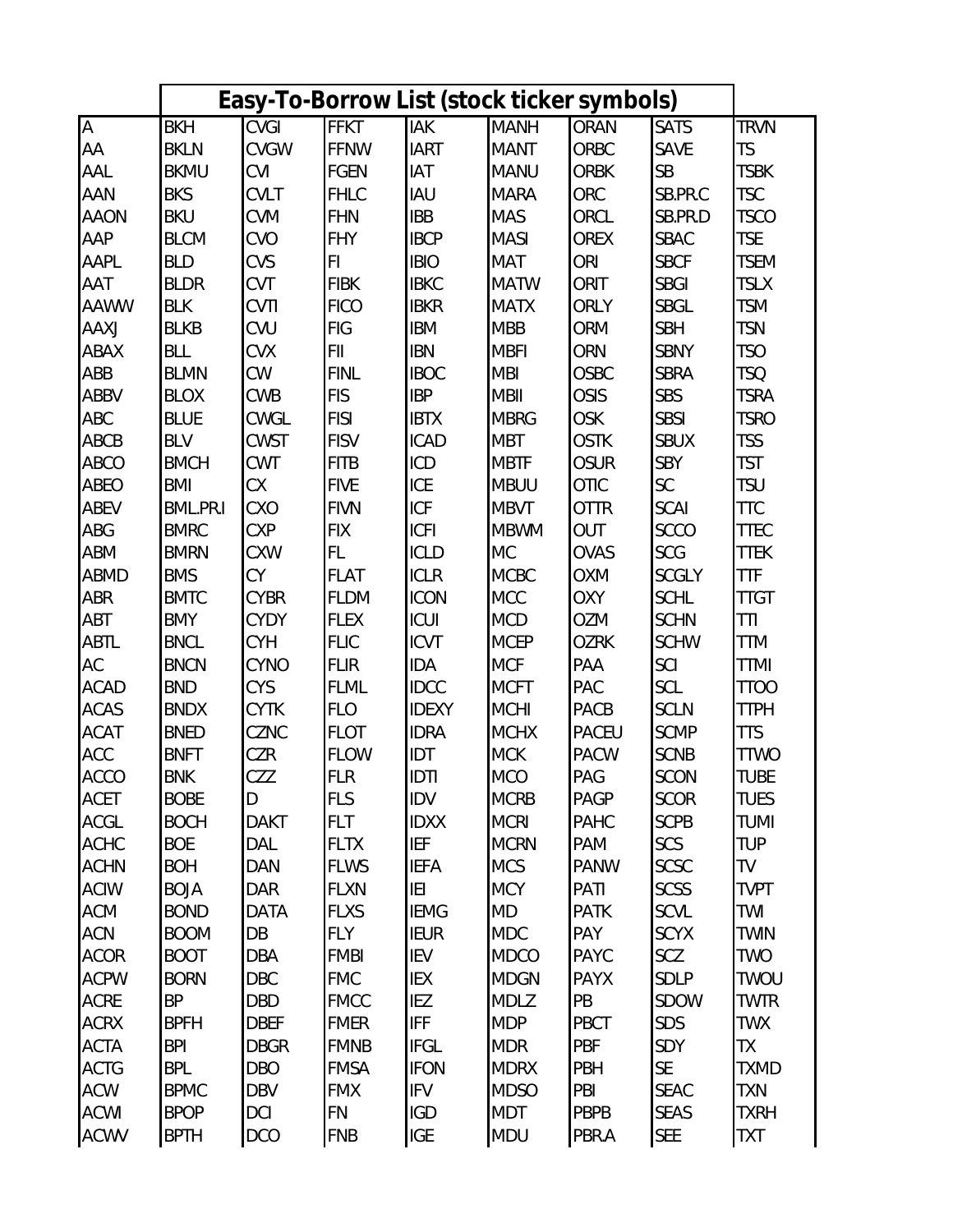| <b>ACWX</b>         | BR                        | <b>DCOM</b>                 | <b>FNBC</b>                | IGT                        | <b>MDVN</b>               | PBS         | <b>SEF</b>                 | TY                 |
|---------------------|---------------------------|-----------------------------|----------------------------|----------------------------|---------------------------|-------------|----------------------------|--------------------|
| <b>ACXM</b>         | <b>BRC</b>                | DCT                         | <b>FNCF</b>                | <b>IGV</b>                 | <b>MDXG</b>               | PBT         | <b>SEIC</b>                | <b>TYC</b>         |
| ADBE                | <b>BRCD</b>               | DD                          | <b>FNF</b>                 | <b>IHC</b>                 | <b>MDY</b>                | PBYI        | <b>SEKEY</b>               | <b>TYL</b>         |
| <b>ADC</b>          | <b>BREW</b>               | <b>DDR</b>                  | <b>FNFG</b>                | <b>IHDG</b>                | <b>MED</b>                | <b>PCAR</b> | <b>SEM</b>                 | <b>TYPE</b>        |
| ADI                 | <b>BRF</b>                | <b>DDS</b>                  | <b>FNFV</b>                | <b>IHE</b>                 | <b>MEET</b>               | <b>PCBK</b> | <b>SEMG</b>                | <b>TZOO</b>        |
| ADK                 | <b>BRFS</b>               | DE                          | <b>FNGN</b>                | <b>IHS</b>                 | <b>MEG</b>                | PCCC        | <b>SENEA</b>               | UA.C               |
| <b>ADM</b>          | <b>BRG</b>                | DEA                         | <b>FNHC</b>                | $\vert\vert\vert$          | <b>MEI</b>                | <b>PCEF</b> | <b>SENS</b>                | UAE                |
| <b>ADMS</b>         | <b>BRK.B</b>              | <b>DECK</b>                 | <b>FNI</b>                 | <b>IIIN</b>                | <b>MEIP</b>               | PCG         | <b>SEP</b>                 | UAL                |
| <b>ADP</b>          | <b>BRKL</b>               | DEI                         | <b>FNLC</b>                | <b>IILG</b>                | <b>MELI</b>               | PCH         | <b>SERV</b>                | <b>UAM</b>         |
| <b>ADRO</b>         | <b>BRKR</b>               | DEL                         | <b>FNMA</b>                | III                        | <b>MEN</b>                | PCI         | SF                         | <b>UAN</b>         |
| ADS                 | <b>BRKS</b>               | <b>DEM</b>                  | <b>FNSR</b>                | IIVI                       | <b>MENT</b>               | <b>PCK</b>  | <b>SFBS</b>                | UBA                |
| ADSK                | <b>BRO</b>                | <b>DENN</b>                 | <b>FNX</b>                 | IJH                        | <b>MERC</b>               | <b>PCLN</b> | <b>SFE</b>                 | <b>UBNK</b>        |
| <b>ADTN</b>         | <b>BRS</b>                | DEO                         | FOE                        | $\bigcup$                  | <b>MESG</b>               | PCO         | <b>SFLY</b>                | <b>UBNT</b>        |
| <b>ADUS</b>         | <b>BRSS</b>               | <b>DEPO</b>                 | <b>FOGO</b>                | JIR                        | <b>MET</b>                | <b>PCRX</b> | <b>SFM</b>                 | <b>UBP</b>         |
| ADX                 | <b>BRX</b>                | <b>DERM</b>                 | <b>FOLD</b>                | IJS                        | <b>MFA</b>                | PCTI        | <b>SFNC</b>                | <b>UBS</b>         |
| AEE                 | <b>BSAC</b>               | <b>DEST</b>                 | <b>FOMX</b>                | IJT                        | <b>MFG</b>                | <b>PCTY</b> | <b>SFR</b>                 | <b>UBSH</b>        |
| AEG                 | <b>BSET</b>               | DF                          | <b>FONR</b>                | <b>IKGH</b>                | <b>MFLX</b>               | PDCE        | <b>SFS</b>                 | <b>UBSI</b>        |
| <b>AEGN</b>         | <b>BSF</b>                | <b>DFE</b>                  | <b>FOR</b>                 | IL                         | <b>MFRI</b>               | PDCO        | <b>SFTBY</b>               | <b>UCBI</b>        |
| <b>AEGOF</b>        | <b>BSFT</b>               | DFJ                         | <b>FORM</b>                | <b>ILB</b>                 | <b>MFSF</b>               | <b>PDFS</b> | <b>SFUN</b>                | <b>UCFC</b>        |
| <b>AEGR</b>         | <b>BSM</b>                | <b>DFRG</b>                 | <b>FORR</b>                | <b>ILF</b>                 | MG                        | PDI         | SGA                        | <b>UCO</b>         |
| AEIS                | <b>BSMX</b>               | <b>DFS</b>                  | <b>FOSL</b>                | <b>ILMN</b>                | <b>MGEE</b>               | PDLI        | <b>SGBK</b>                | <b>UCP</b>         |
| AEL                 | <b>BSRR</b>               | DFT                         | <b>FOX</b>                 | IM                         | <b>MGI</b>                | PDM         | <b>SGEN</b>                | <b>UCTT</b>        |
| <b>AEO</b>          | <b>BSTC</b>               | DG                          | <b>FOXA</b>                | <b>IMBBY</b>               | <b>MGLN</b>               | PDP         | SGI                        | <b>UDR</b>         |
| <b>AEP</b>          | <b>BSV</b>                | <b>DGAZ</b>                 | <b>FPI</b>                 | <b>IMDZ</b>                | <b>MGM</b>                | PE          | <b>SGMO</b>                | UE                 |
| <b>AEPI</b>         | <b>BSX</b>                | DGI                         | <b>FPO</b>                 | <b>IMGN</b>                | <b>MGN</b>                | PEB         | <b>SGMS</b>                | UEIC               |
| AER                 | <b>BTX</b>                | <b>DGICA</b>                | <b>FPRX</b>                | <b>IMH</b>                 | <b>MGNX</b>               | PEBO        | SGNT                       | <b>UEPS</b>        |
| <b>AERI</b>         | <b>BTZ</b>                | <b>DGII</b>                 | FR                         | IMI                        | <b>MGP</b>                | PED         | <b>SGRY</b>                | <b>UFCS</b>        |
| AES                 | <b>BUD</b>                | <b>DGX</b>                  | <b>FRA</b>                 | <b>IMKTA</b>               | <b>MGPI</b>               | PEG         | SGTZY                      | UFI                |
| AET                 | <b>BUFF</b>               | DHI                         | <b>FRAN</b>                | <b>IMMR</b>                | <b>MGRC</b>               | PEGA        | SGU                        | <b>UFPI</b>        |
| <b>AETI</b>         | <b>BURL</b>               | DHIL                        | <b>FRBK</b>                | <b>IMMU</b>                | <b>MHGC</b>               | PEGI        | <b>SGYP</b>                | <b>UFPT</b>        |
| AF                  | <b>BUSE</b>               | DHR                         | <b>FRC</b>                 | <b>IMN</b>                 | <b>MHH</b>                | PEI         | <b>SH</b>                  | <b>UFS</b>         |
| <b>AFAM</b>         | BV                        | DHT                         | <b>FRED</b>                | <b>IMOS</b>                | <b>MHK</b>                | PEN         | <b>SHEN</b>                | UGI                |
| AFG                 | <b>BVN</b>                | <b>DHX</b>                  | <b>FRGI</b>                | <b>IMPR</b>                | <b>MHLD</b>               | <b>PENN</b> | <b>SHG</b>                 | <b>UGP</b>         |
| AFI                 | BW                        | DIA                         | <b>FRME</b>                | <b>IMPV</b>                | <b>MHN</b>                | <b>PEP</b>  | <b>SHLM</b>                | <b>UHAL</b>        |
| AFL                 | <b>BWA</b>                | DIN                         | <b>FRN</b>                 | <b>IMS</b>                 | <b>MHO</b>                | <b>PERF</b> | <b>SHLO</b>                | <b>UHS</b>         |
| AFLYY               | <b>BWINB</b>              | <b>DIOD</b>                 | <b>FRP</b>                 | <b>IMUC</b>                | <b>MIC</b>                | PERI        | <b>SHLX</b>                | <b>UHT</b>         |
| <b>AFMD</b>         | <b>BWLD</b><br><b>BWP</b> | <b>DIS</b>                  | <b>FRPH</b><br><b>FRPT</b> | <b>INAP</b>                | <b>MIDD</b>               | PERY<br>PES | <b>SHO</b>                 | <b>UIHC</b><br>UIS |
| AFSI                |                           | <b>DISCA</b>                |                            | <b>INBK</b>                | <b>MIFI</b>               | <b>PETS</b> | <b>SHOO</b>                |                    |
| <b>AFTY</b>         | <b>BWX</b>                | <b>DISCK</b><br><b>DISH</b> | <b>FRSH</b><br><b>FRT</b>  | <b>INCR</b>                | <b>MIK</b><br><b>MIND</b> | <b>PETX</b> | <b>SHOR</b><br><b>SHOS</b> | UL<br>ULH          |
| AGCO<br><b>AGFS</b> | <b>BWXT</b><br>BX         | DJP                         | <b>FSB</b>                 | <b>INCY</b><br><b>INDA</b> | <b>MINI</b>               | PEZ         | <b>SHV</b>                 | <b>ULTA</b>        |
| AGII                | <b>BXMT</b>               | DK                          | <b>FSC</b>                 | <b>INDB</b>                | <b>MITK</b>               | PF          | <b>SHW</b>                 | <b>ULTI</b>        |
| <b>AGIO</b>         | <b>BXP</b>                | <b>DKS</b>                  | <b>FSLR</b>                | <b>INDY</b>                | <b>MITT</b>               | PFBC        | <b>SHY</b>                 | <b>UMBF</b>        |
| AGM                 | <b>BXS</b>                | DLA                         | <b>FSP</b>                 | <b>INFI</b>                | <b>MJN</b>                | PFBI        | <b>SIFI</b>                | <b>UMC</b>         |
| AGN                 | <b>BYD</b>                | <b>DLB</b>                  | <b>FSS</b>                 | <b>INFN</b>                | <b>MKC</b>                | <b>PFE</b>  | <b>SIG</b>                 | <b>UMH</b>         |
| <b>AGNC</b>         | <b>BZH</b>                | <b>DLPH</b>                 | <b>FSTR</b>                | <b>INFU</b>                | <b>MKL</b>                | <b>PFF</b>  | <b>SIGA</b>                | <b>UMPQ</b>        |
| AGO                 | C                         | DLR                         | <b>FTAI</b>                | ING                        | <b>MKSI</b>               | PFG         | SIGI                       | UN                 |
|                     |                           |                             |                            |                            |                           |             |                            |                    |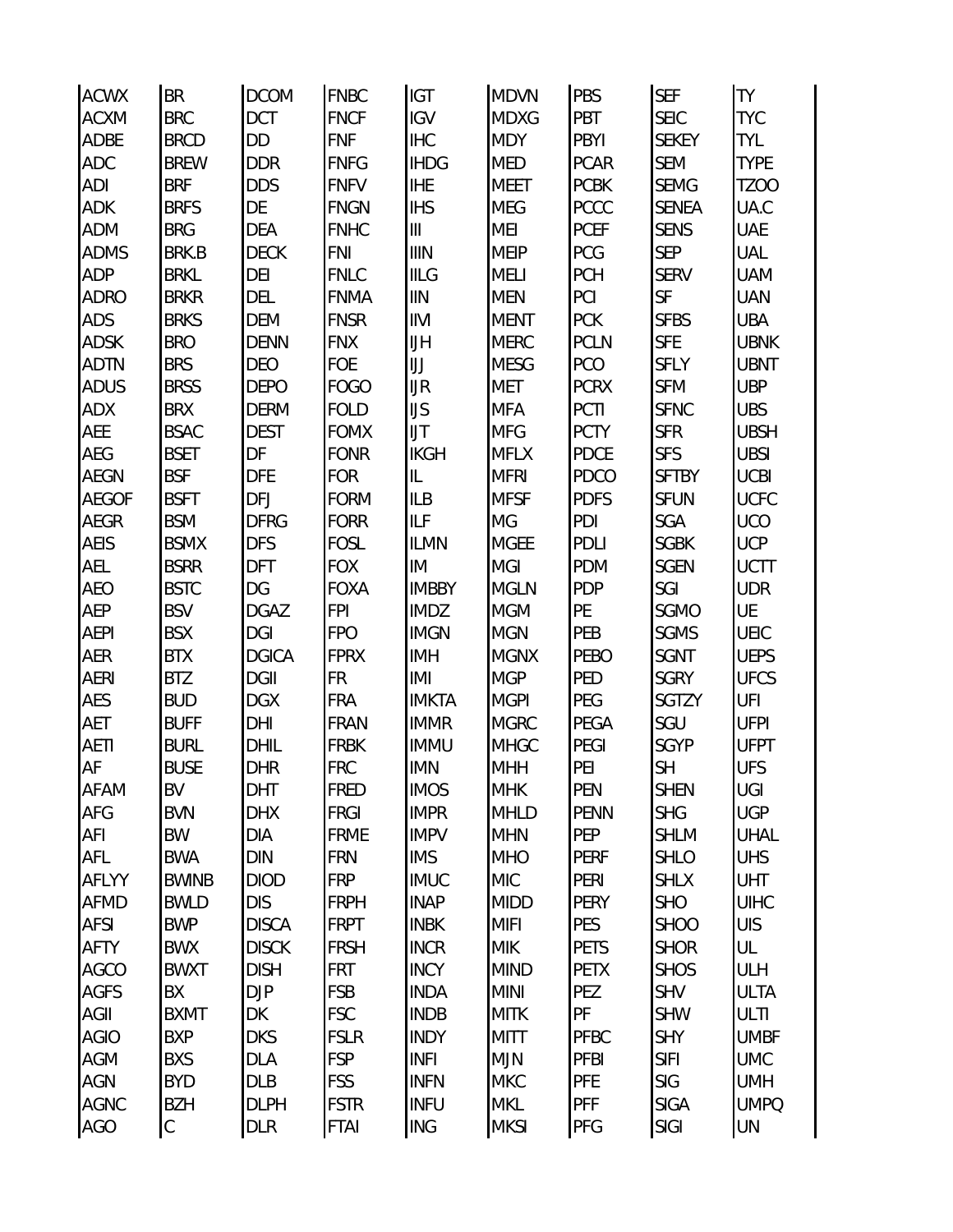| <b>AGR</b>   | СA          | <b>DLS</b>   | <b>FTC</b>  | <b>INGN</b>    | <b>MKTO</b> | PFGC        | <b>SIGM</b>  | <b>UNF</b>  |
|--------------|-------------|--------------|-------------|----------------|-------------|-------------|--------------|-------------|
| <b>AGRO</b>  | CAA         | <b>DLTH</b>  | <b>FTD</b>  | <b>INGR</b>    | <b>MKTX</b> | PFIE        | <b>SIMO</b>  | <b>UNFI</b> |
| <b>AGRX</b>  | CAB         | <b>DLTR</b>  | <b>FTEK</b> | <b>ININ</b>    | <b>MLHR</b> | PFLT        | <b>SINA</b>  | UNH         |
| <b>AGTC</b>  | CABO        | <b>DLX</b>   | <b>FTI</b>  | <b>INN</b>     | MLI         | PFMT        | <b>SIR</b>   | <b>UNM</b>  |
| AGX          | CAC         | <b>DMD</b>   | <b>FTK</b>  | <b>INOD</b>    | <b>MLM</b>  | PFN         | SIRI         | <b>UNP</b>  |
| <b>AGYS</b>  | CACB        | <b>DNB</b>   | <b>FTNT</b> | <b>INSM</b>    | <b>MLNX</b> | <b>PFNX</b> | <b>SIVB</b>  | UNT         |
| AHC          | CACI        | <b>DNKN</b>  | <b>FTR</b>  | <b>INST</b>    | <b>MLPA</b> | <b>PFPT</b> | <b>SIX</b>   | <b>UNTY</b> |
| <b>AHGP</b>  | CACQ        | <b>DNOW</b>  | <b>FTV</b>  | <b>INT</b>     | <b>MLR</b>  | <b>PFS</b>  | SJI          | <b>UNVR</b> |
| <b>AHH</b>   | CAG         | <b>DNP</b>   | <b>FUEL</b> | <b>INTC</b>    | <b>MMC</b>  | PG          | <b>SJM</b>   | <b>UPS</b>  |
| AHL          | CAH         | <b>DNR</b>   | <b>FUL</b>  | <b>INTL</b>    | <b>MMI</b>  | PGAL        | <b>SJNK</b>  | <b>URBN</b> |
| <b>AHONY</b> | CAI         | DO           | <b>FULL</b> | INTU           | <b>MMLP</b> | PGC         | SJW          | URI         |
| <b>AHP</b>   | CAKE        | <b>DOC</b>   | <b>FULT</b> | <b>INTX</b>    | <b>MMM</b>  | <b>PGEM</b> | <b>SKM</b>   | <b>USA</b>  |
| AHS          | CAL         | <b>DOOR</b>  | <b>FUN</b>  | <b>INVA</b>    | <b>MMP</b>  | <b>PGNN</b> | <b>SKT</b>   | <b>USAC</b> |
| AHT          | CALA        | <b>DORM</b>  | <b>FUR</b>  | <b>INVN</b>    | <b>MMS</b>  | <b>PGNX</b> | <b>SKUL</b>  | <b>USAK</b> |
| Al           | CALD        | <b>DOV</b>   | <b>FV</b>   | <b>INWK</b>    | <b>MMSI</b> | PGR         | <b>SKX</b>   | <b>USAP</b> |
| AIG          | CALX        | <b>DOW</b>   | <b>FVE</b>  | <b>INXN</b>    | <b>MMT</b>  | <b>PGRE</b> | <b>SKY</b>   | <b>USAT</b> |
| <b>AIMC</b>  | CAMP        | <b>DOX</b>   | <b>FWRD</b> | <b>IOC</b>     | <b>MN</b>   | PGTI        | <b>SKYW</b>  | <b>USB</b>  |
| <b>AIN</b>   | CAMT        | <b>DPLO</b>  | <b>FXC</b>  | <b>IONS</b>    | <b>MNK</b>  | PH          | <b>SKYY</b>  | USB.PR.N    |
| <b>AINV</b>  | CAPL        | <b>DPM</b>   | <b>FXD</b>  | <b>IOO</b>     | <b>MNOV</b> | PHD         | <b>SLAB</b>  | <b>USCR</b> |
| <b>AIR</b>   | CAR         | <b>DPS</b>   | <b>FXE</b>  | <b>IOSP</b>    | <b>MNR</b>  | PHG         | <b>SLB</b>   | <b>USDU</b> |
| <b>AIRM</b>  | CARA        | DPZ          | <b>FXF</b>  | $\sf IP$       | <b>MNRO</b> | PHH         | <b>SLCA</b>  | <b>USFD</b> |
| AIT          | CARB        | DQ           | <b>FXG</b>  | <b>IPAC</b>    | <b>MNST</b> | PHI         | <b>SLG</b>   | <b>USG</b>  |
| AIV          | CARE        | <b>DRE</b>   | <b>FXH</b>  | <b>IPAR</b>    | <b>MNTA</b> | PHIIK       | <b>SLGN</b>  | <b>USLM</b> |
| AIZ          | CASH        | DRH          | <b>FXI</b>  | <b>IPCC</b>    | <b>MNTX</b> | PHM         | <b>SLM</b>   | <b>USLV</b> |
| AJG          | CASS        | DRI          | <b>FXL</b>  | <b>IPG</b>     | <b>MO</b>   | <b>PHX</b>  | <b>SLP</b>   | <b>USM</b>  |
| <b>AJRD</b>  | CASY        | DRII         | <b>FXN</b>  | <b>IPGP</b>    | <b>MOAT</b> | PID         | <b>SLRC</b>  | <b>USMV</b> |
| <b>AJX</b>   | CAT         | DRLCQ        | <b>FXO</b>  | <b>IPHI</b>    | <b>MOBI</b> | P           | <b>SLV</b>   | <b>USNA</b> |
| <b>AKAM</b>  | CATO        | <b>DRNA</b>  | <b>FXR</b>  | <b>IPHS</b>    | <b>MOBL</b> | PIM         | <b>SLW</b>   | <b>USPH</b> |
| <b>AKAO</b>  | CATY        | <b>DRQ</b>   | <b>FXU</b>  | $ \mathsf{P} $ | <b>MOCO</b> | PIN         | <b>SM</b>    | <b>UTEK</b> |
| AKBA         | CAVM        | <b>DRRX</b>  | <b>FXY</b>  | <b>IPXL</b>    | <b>MOD</b>  | <b>PINC</b> | <b>SMCI</b>  | <b>UTHR</b> |
| <b>AKR</b>   | CB          | <b>DSCI</b>  | <b>FXZ</b>  | <b>IQNT</b>    | <b>MODN</b> | PIP         | <b>SMG</b>   | UTI         |
| <b>AKRX</b>  | <b>CBAK</b> | <b>DSL</b>   | <b>FYX</b>  | IR             | <b>MOFG</b> | PIR         | <b>SMLP</b>  | UTL         |
| <b>AKS</b>   | CBB         | <b>DSPG</b>  | G           | <b>IRBT</b>    | MOG.A       | PIZ         | <b>SMP</b>   | <b>UTMD</b> |
| AKZOY        | CBD         | <b>DSS</b>   | GAB         | <b>IRDM</b>    | <b>MOH</b>  | PJC         | <b>SMRT</b>  | <b>UTX</b>  |
| AL           | CBF         | <b>DST</b>   | GABC        | <b>IRET</b>    | <b>MON</b>  | PJT         | <b>SMTC</b>  | <b>UUP</b>  |
| ALB          | CBG         | <b>DSU</b>   | <b>GAIA</b> | <b>IRG</b>     | <b>MORE</b> | <b>PKD</b>  | SN           | <b>UVE</b>  |
| <b>ALCO</b>  | CBI         | <b>DSW</b>   | GALT        | <b>IRM</b>     | <b>MORL</b> | <b>PKE</b>  | SNA          | <b>UVSP</b> |
| <b>ALDR</b>  | <b>CBK</b>  | <b>DTE</b>   | <b>GATX</b> | <b>IRT</b>     | <b>MORN</b> | PKG         | <b>SNAK</b>  | UVV         |
| ALE          | CBL         | <b>DTEGY</b> | <b>GBCI</b> | <b>IRWD</b>    | <b>MOS</b>  | PKI         | <b>SNBC</b>  | <b>UWTI</b> |
| <b>ALEX</b>  | CBM         | <b>DTLK</b>  | GBL         | <b>ISBC</b>    | <b>MOSY</b> | <b>PKOH</b> | <b>SNC</b>   | <b>UYG</b>  |
| ALG          | CBOE        | <b>DTSI</b>  | <b>GBLI</b> | <b>ISCA</b>    | <b>MOV</b>  | <b>PKW</b>  | <b>SNCR</b>  | V           |
| <b>ALGN</b>  | CBPO        | DUK          | <b>GBNK</b> | <b>ISIL</b>    | <b>MPAA</b> | <b>PKX</b>  | SNE          | VA          |
| <b>ALGT</b>  | <b>CBPX</b> | DV           | GBT         | <b>ISLE</b>    | <b>MPC</b>  | <b>PKY</b>  | <b>SNFCA</b> | VAC         |
| <b>ALIM</b>  | <b>CBR</b>  | <b>DVA</b>   | GCAP        | <b>ISNS</b>    | <b>MPEL</b> | <b>PLAB</b> | SNH          | VAL         |
| ALJ          | CBS         | <b>DVAX</b>  | GCI         | <b>ISR</b>     | <b>MPG</b>  | PLAY        | <b>SNHY</b>  | VALE.P      |
| <b>ALK</b>   | <b>CBSH</b> | <b>DVCR</b>  | GCO         | <b>ISRG</b>    | <b>MPLX</b> | <b>PLCE</b> | SNI          | VAR         |
| <b>ALKS</b>  | CBT         | DVN          | GCP         | $ \mathsf{T} $ | <b>MPW</b>  | PLCM        | <b>SNMX</b>  | VASC        |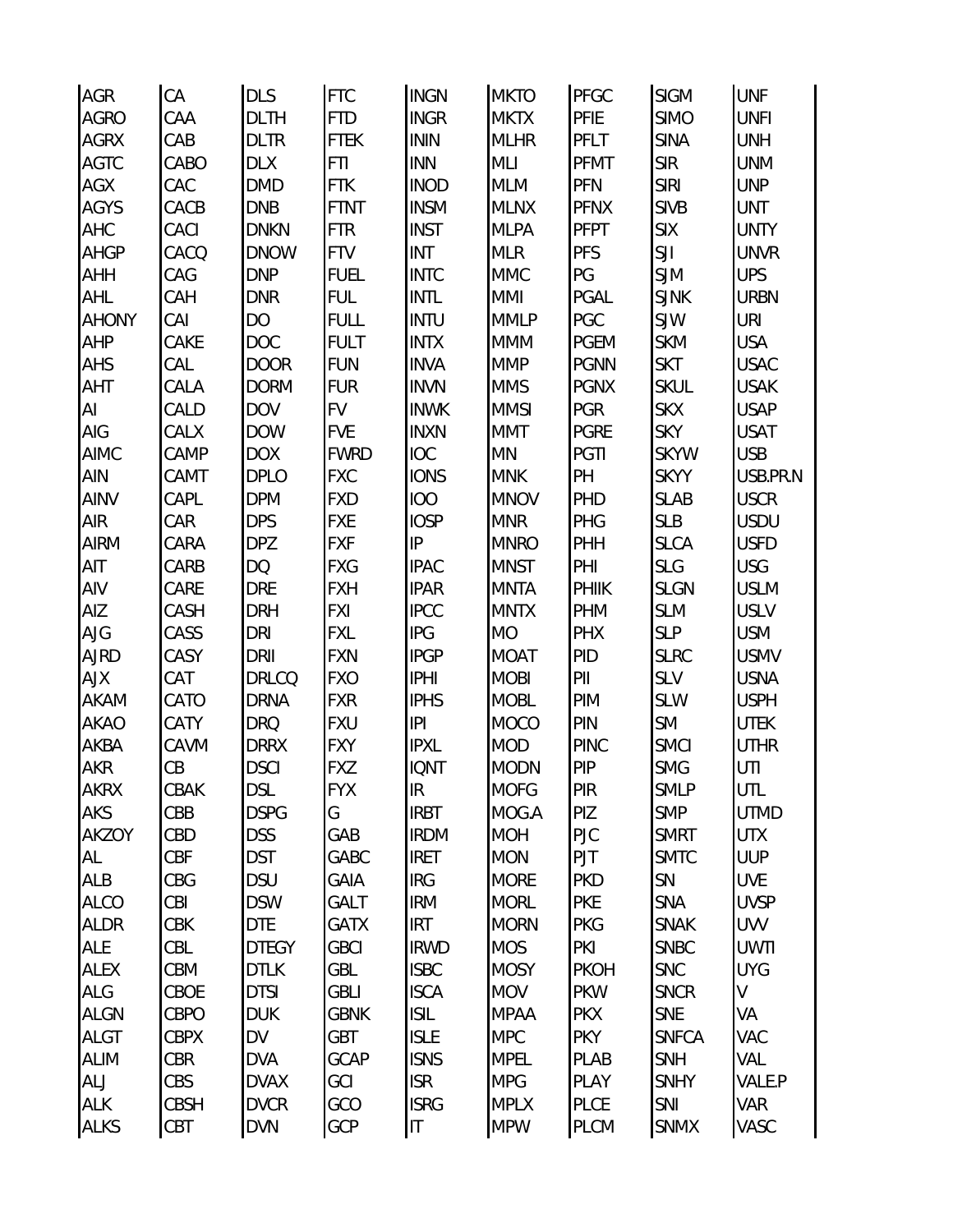| <b>ALL</b>   | CBU         | <b>DVY</b>   | GCVRZ       | <b>ITC</b>  | <b>MPWR</b> | PLD         | <b>SNOW</b> | VAW          |
|--------------|-------------|--------------|-------------|-------------|-------------|-------------|-------------|--------------|
| <b>ALLE</b>  | CBYL        | DW           | GD          | <b>ITCI</b> | <b>MPX</b>  | PLKI        | <b>SNP</b>  | VB           |
| <b>ALLY</b>  | CBZ         | <b>DWA</b>   | <b>GDDY</b> | <b>ITE</b>  | <b>MRC</b>  | <b>PLNT</b> | <b>SNPS</b> | <b>VBK</b>   |
| <b>ALNY</b>  | CC          | <b>DWAS</b>  | GDOT        | <b>ITEK</b> | <b>MRCY</b> | <b>PLOW</b> | <b>SNR</b>  | <b>VBR</b>   |
| <b>ALOG</b>  | CCBG        | <b>DWCH</b>  | <b>GDX</b>  | <b>ITG</b>  | <b>MRD</b>  | <b>PLPC</b> | <b>SNSS</b> | VC           |
| <b>ALOT</b>  | CCC         | <b>DWSN</b>  | GDXJ        | <b>ITR</b>  | <b>MRIN</b> | <b>PLPM</b> | <b>SNTA</b> | <b>VCR</b>   |
| <b>ALQA</b>  | CCE         | DХ           | GE          | <b>ITRI</b> | <b>MRK</b>  | PLT         | SNV         | <b>VCRA</b>  |
| <b>ALR</b>   | <b>CCF</b>  | <b>DXCM</b>  | <b>GEF</b>  | <b>ITT</b>  | <b>MRKT</b> | PLUS        | <b>SNX</b>  | <b>VCSH</b>  |
| <b>ALSK</b>  | CCI         | <b>DXJ</b>   | GEL         | <b>ITUB</b> | <b>MRLN</b> | PLX         | SNY         | <b>VCV</b>   |
| <b>ALSN</b>  | CCK         | <b>DXLG</b>  | <b>GEM</b>  | <b>ITW</b>  | <b>MRO</b>  | PLXS        | SO          | <b>VCYT</b>  |
| ALX          | CCL         | <b>DXPE</b>  | <b>GEN</b>  | <b>IVAC</b> | <b>MRTN</b> | PM          | SODA        | VDC          |
| <b>ALXN</b>  | <b>CCLP</b> | <b>DXYN</b>  | GEO         | <b>IVAL</b> | <b>MRTX</b> | <b>PMC</b>  | SOHO        | VDE          |
| AM           | <b>CCMP</b> | DY           | GEOS        | <b>IVC</b>  | <b>MRVL</b> | <b>PMM</b>  | SOHU        | <b>VDSI</b>  |
| AMAG         | CCNE        | <b>DYN</b>   | <b>GER</b>  | <b>IVE</b>  | <b>MS</b>   | PMT         | SON         | <b>VDTH</b>  |
| AMAT         | CCO         | E            | <b>GERN</b> | <b>IVR</b>  | MS.PR.G     | <b>PNC</b>  | SONA        | <b>VEA</b>   |
| AMBC         | CCOI        | EА           | GES         | <b>IVV</b>  | <b>MSA</b>  | PNC.WS      | SONC        | VEC          |
| AMCC         | CCP         | EAD          | <b>GFF</b>  | <b>IVW</b>  | <b>MSB</b>  | <b>PNFP</b> | SONS        | VECO         |
| <b>AMCN</b>  | <b>CCRN</b> | EARN         | <b>GFI</b>  | <b>IVZ</b>  | <b>MSCC</b> | <b>PNK</b>  | SP          | VEDL         |
| <b>AMCX</b>  | CCS         | EAT          | <b>GFN</b>  | <b>IWB</b>  | <b>MSCI</b> | PNM         | SPA         | <b>VEEV</b>  |
| AMD          | CCU         | EBAY         | GGB         | <b>IWD</b>  | <b>MSEX</b> | <b>PNNT</b> | SPAR        | <b>VER</b>   |
| AME          | <b>CCUR</b> | <b>EBF</b>   | GGG         | <b>IWF</b>  | <b>MSFG</b> | <b>PNR</b>  | <b>SPB</b>  | VEU          |
| AMED         | <b>CCXI</b> | EBIX         | GGN         | <b>IWO</b>  | <b>MSFT</b> | PNRA        | <b>SPG</b>  | <b>VFC</b>   |
| AMG          | CDBK        | <b>EBRYY</b> | GGP         | <b>IWP</b>  | <b>MSG</b>  | PNW         | <b>SPGI</b> | VFH          |
| AMGN         | CDE         | <b>EBS</b>   | GHC         | <b>IWR</b>  | <b>MSGN</b> | <b>PNY</b>  | SPH         | VG           |
| AMH          | CDI         | EBSB         | <b>GHDX</b> | <b>IWS</b>  | <b>MSI</b>  | PODD        | <b>SPHD</b> | VGK          |
| <b>AMID</b>  | <b>CDK</b>  | ECC          | GHL         | <b>IWV</b>  | <b>MSL</b>  | POL         | <b>SPLK</b> | <b>VGM</b>   |
| AMJ          | CDNS        | <b>ECH</b>   | <b>GHM</b>  | <b>IXC</b>  | <b>MSTR</b> | <b>POOL</b> | <b>SPLS</b> | VGR          |
| AMKR         | CDR         | <b>ECHO</b>  | GIFI        | <b>IXUS</b> | <b>MTB</b>  | <b>POR</b>  | SPLV        | VGT          |
| <b>AMNB</b>  | CDW         | ECL          | GIII        | <b>IXYS</b> | <b>MTD</b>  | POST        | <b>SPN</b>  | VIA          |
| AMP          | CDXS        | <b>ECOL</b>  | <b>GILD</b> | <b>IYC</b>  | <b>MTDR</b> | <b>POWI</b> | <b>SPNC</b> | <b>VIAB</b>  |
| AMPE         | <b>CE</b>   | <b>ECOM</b>  | GIM         | <b>IYE</b>  | <b>MTEX</b> | <b>POWL</b> | <b>SPNE</b> | VIAV         |
| <b>AMPH</b>  | CEB         | <b>ECON</b>  | <b>GIMO</b> | <b>IYF</b>  | <b>MTG</b>  | PPBI        | <b>SPNS</b> | <b>VICR</b>  |
| AMRC         | CECE        | ECR          | GIS         | <b>IYH</b>  | <b>MTGE</b> | <b>PPC</b>  | <b>SPOK</b> | VIG          |
| <b>AMRI</b>  | CECO        | <b>ECTE</b>  | GK          | <b>IYK</b>  | <b>MTH</b>  | <b>PPG</b>  | <b>SPPI</b> | <b>VIP</b>   |
| <b>AMRK</b>  | CELG        | <b>ECYT</b>  | GLD         | <b>IYM</b>  | <b>MTN</b>  | <b>PPHM</b> | <b>SPR</b>  | <b>VIPS</b>  |
| <b>AMRN</b>  | <b>CENT</b> | ED           | GLDD        | <b>IYR</b>  | <b>MTOR</b> | PPL         | <b>SPRT</b> | <b>VIRT</b>  |
| AMSF         | CENTA       | <b>EDD</b>   | GLF         | <b>IYW</b>  | <b>MTRN</b> | <b>PPR</b>  | <b>SPSC</b> | <b>VIS</b>   |
| AMSG         | <b>CENX</b> | <b>EDF</b>   | GLNG        | <b>JACK</b> | <b>MTRX</b> | <b>PPS</b>  | <b>SPTN</b> | <b>VIVHY</b> |
| <b>AMSWA</b> | CEQP        | <b>EDGE</b>  | <b>GLOB</b> | <b>JASN</b> | <b>MTSC</b> | PPT         | <b>SPWH</b> | <b>VIVO</b>  |
| AMT          | <b>CERN</b> | <b>EDGW</b>  | <b>GLP</b>  | JAX         | <b>MTSI</b> | PQ          | <b>SPXC</b> | <b>VIXY</b>  |
| <b>AMTD</b>  | <b>CERS</b> | <b>EDR</b>   | <b>GLPI</b> | JAZZ        | <b>MTU</b>  | PRA         | <b>SPXS</b> | VLGEA        |
| AMTG         | CEVA        | EDU          | <b>GLPW</b> | <b>JBHT</b> | <b>MTW</b>  | PRAA        | SPY         | VLO          |
| AMWD         | CF          | EE           | <b>GLRE</b> | JBL         | <b>MTX</b>  | PRAH        | SQ          | <b>VLP</b>   |
| <b>AMX</b>   | <b>CFFN</b> | <b>EEFT</b>  | <b>GLRI</b> | <b>JBLU</b> | <b>MTZ</b>  | <b>PRCP</b> | <b>SQBG</b> | <b>VLUE</b>  |
| AMZA         | CFG         | EEI          | GLT         | <b>JBSS</b> | MU          | <b>PRFT</b> | SQI         | <b>VLY</b>   |
| AMZN         | <b>CFI</b>  | EEM          | GLUU        | JBT         | <b>MUB</b>  | <b>PRFZ</b> | SQM         | <b>VMBS</b>  |
| AN           | <b>CFMS</b> | EEMV         | GLW         | JCI         | <b>MUC</b>  | PRGO        | SQNS        | <b>VMC</b>   |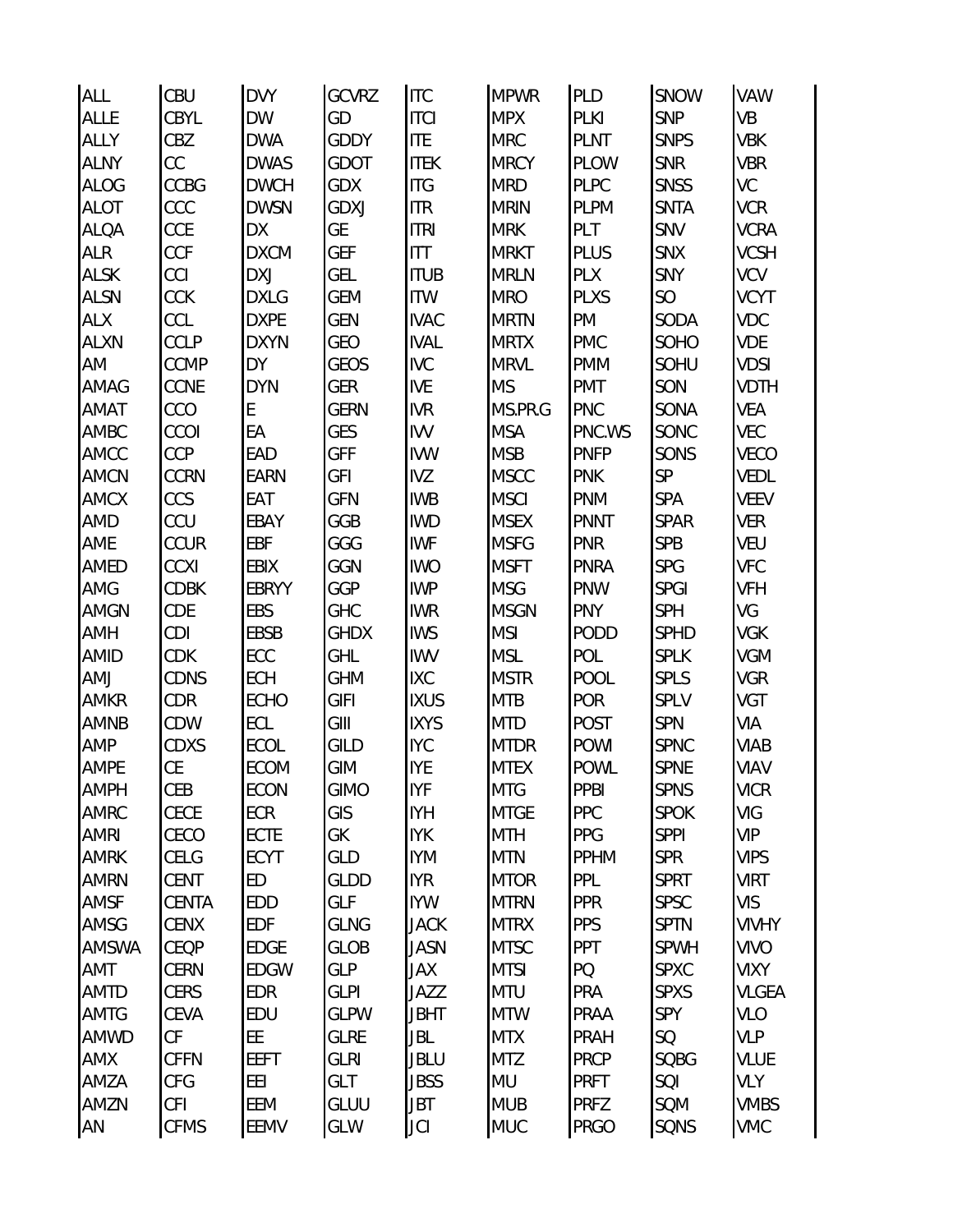| <b>ANAT</b> | CFNL        | EEP         | <b>GLYC</b>  | <b>JCOM</b> | <b>MUR</b>   | <b>PRGS</b> | <b>SQQQ</b>  | VMI         |
|-------------|-------------|-------------|--------------|-------------|--------------|-------------|--------------|-------------|
| <b>ANCX</b> | <b>CFR</b>  | EEQ         | GM           | <b>JEC</b>  | <b>MUSA</b>  | <b>PRGX</b> | SR           | <b>VNCE</b> |
| <b>ANDE</b> | <b>CFRX</b> | EFA         | <b>GMAN</b>  | JEM         | <b>MVC</b>   | PRI         | <b>SRC</b>   | <b>VNDA</b> |
| ANET        | <b>CFX</b>  | <b>EFC</b>  | <b>GME</b>   | <b>JGH</b>  | <b>MVIS</b>  | PRIM        | <b>SRCE</b>  | <b>VNM</b>  |
| ANF         | CG          | EFII        | <b>GMED</b>  | <b>JIVE</b> | <b>MWA</b>   | <b>PRK</b>  | <b>SRCL</b>  | <b>VNO</b>  |
| <b>ANGI</b> | CGEN        | <b>EFSC</b> | <b>GMRE</b>  | JJA         | <b>MWW</b>   | PRLB        | <b>SRDX</b>  | VNQ         |
| ANGO        | CGI         | EFV         | GNC          | JJC         | <b>MXIM</b>  | PRMW        | <b>SRE</b>   | VNQI        |
| <b>ANH</b>  | CGNX        | EFX         | <b>GNCA</b>  | JJE         | <b>MXL</b>   | PRO         | <b>SREV</b>  | <b>VNTV</b> |
| <b>ANIK</b> | CHCO        | EGAS        | <b>GNCMA</b> | JJG         | <b>MXWL</b>  | <b>PROV</b> | <b>SRG</b>   | VO          |
| <b>ANIP</b> | CHCT        | <b>EGBN</b> | <b>GNE</b>   | JJM         | <b>MYCC</b>  | <b>PRSC</b> | SRI          | VOD         |
| ANSS        | CHD         | <b>EGHT</b> | GNL          | JJN         | <b>MYE</b>   | PRTA        | <b>SRLN</b>  | VOE         |
| <b>ANTH</b> | <b>CHDN</b> | EGL         | <b>GNMK</b>  | <b>JJS</b>  | <b>MYGN</b>  | <b>PRTY</b> | <b>SRNE</b>  | VOO         |
| <b>ANTM</b> | <b>CHE</b>  | <b>EGLE</b> | <b>GNRC</b>  | <b>JJSF</b> | <b>MYL</b>   | PRU         | <b>SSB</b>   | VOT         |
| <b>ANTX</b> | <b>CHEF</b> | <b>EGLT</b> | GNRT         | JJT         | <b>MYN</b>   | <b>PRXL</b> | SSD          | <b>VOXX</b> |
| <b>AOD</b>  | CHFC        | EGN         | <b>GNTX</b>  | <b>JKE</b>  | <b>MYRG</b>  | PSA         | SSI          | <b>VOYA</b> |
| <b>AOI</b>  | <b>CHFN</b> | EGOV        | <b>GNW</b>   | <b>JKF</b>  | $\mathsf{N}$ | PSB         | SSL          | <b>VPG</b>  |
| <b>AON</b>  | <b>CHGG</b> | <b>EGP</b>  | GOLD         | <b>JKHY</b> | <b>NAME</b>  | <b>PSDV</b> | <b>SSNC</b>  | VPL         |
| <b>AOS</b>  | <b>CHH</b>  | EGY         | GOOD         | JLL         | <b>NANO</b>  | <b>PSMT</b> | SSNI         | VPU         |
| AP          | CHIQ        | <b>EHIC</b> | GOOG         | JNJ         | <b>NATI</b>  | <b>PSTB</b> | SSO          | VQT         |
| <b>APA</b>  | <b>CHK</b>  | <b>EHTH</b> | <b>GOOGL</b> | <b>JNK</b>  | <b>NATL</b>  | <b>PSX</b>  | SSP          | VR          |
| <b>APC</b>  | <b>CHKE</b> | <b>EIDO</b> | GORO         | <b>JNPR</b> | <b>NATR</b>  | <b>PSXP</b> | SSS          | <b>VRA</b>  |
| <b>APD</b>  | CHKP        | EIG         | GOV          | <b>JNS</b>  | <b>NAV</b>   | PTC         | SSW          | <b>VRNS</b> |
| <b>APEI</b> | CHL         | <b>EIGI</b> | GPC          | JO          | <b>NAVG</b>  | <b>PTCT</b> | ST           | <b>VRNT</b> |
| <b>APH</b>  | CHMI        | <b>EIRL</b> | <b>GPI</b>   | <b>JOE</b>  | <b>NAVI</b>  | <b>PTEN</b> | <b>STAA</b>  | <b>VRSK</b> |
| <b>APIC</b> | <b>CHMT</b> | <b>EIX</b>  | <b>GPIC</b>  | <b>JONE</b> | <b>NBHC</b>  | PTIE        | <b>STAG</b>  | <b>VRSN</b> |
| APLE        | <b>CHRS</b> | EJ          | <b>GPK</b>   | <b>JOUT</b> | <b>NBIX</b>  | PTLA        | <b>STAR</b>  | <b>VRTU</b> |
| <b>APLP</b> | CHRW        | EL          | <b>GPN</b>   | <b>JPC</b>  | <b>NBL</b>   | <b>PTR</b>  | <b>STAY</b>  | <b>VRTV</b> |
| <b>APO</b>  | <b>CHS</b>  | <b>ELGX</b> | <b>GPOR</b>  | <b>JPIN</b> | <b>NBR</b>   | <b>PTSI</b> | <b>STBA</b>  | <b>VRTX</b> |
| <b>APOG</b> | <b>CHSP</b> | <b>ELLI</b> | GPP          | <b>JPM</b>  | <b>NBTB</b>  | <b>PTY</b>  | <b>STBZ</b>  | <b>VSAR</b> |
| <b>APOL</b> | CHTR        | <b>ELNK</b> | <b>GPRE</b>  | JPM.WS      | <b>NC</b>    | <b>PVCT</b> | <b>STC</b>   | <b>VSAT</b> |
| <b>APPS</b> | CHU         | <b>ELRC</b> | GPS          | <b>JPP</b>  | <b>NCI</b>   | PVH         | <b>STE</b>   | <b>VSEC</b> |
| <b>APRI</b> | CHUY        | ELS         | <b>GPT</b>   | <b>JPS</b>  | <b>NCIT</b>  | <b>PVTB</b> | <b>STFC</b>  | VSH         |
| APT         | <b>CHW</b>  | <b>ELY</b>  | <b>GPX</b>   | JQC         | <b>NCLH</b>  | <b>PWR</b>  | STI          | VSI         |
| <b>APTS</b> | CI          | <b>EMB</b>  | GRA          | <b>JRVR</b> | <b>NCMI</b>  | <b>PX</b>   | STJ          | <b>VSLR</b> |
| APU         | CIB         | <b>EMC</b>  | GRC          | JVA         | <b>NCR</b>   | PXD         | <b>STKS</b>  | <b>VSR</b>  |
| <b>AQXP</b> | <b>CIE</b>  | <b>EMCI</b> | <b>GREK</b>  | JW.A        | <b>NCT</b>   | <b>PXE</b>  | STL          | <b>VSS</b>  |
| <b>AR</b>   | <b>CIEN</b> | <b>EMD</b>  | <b>GRFS</b>  | $\sf K$     | <b>NCV</b>   | <b>PXLW</b> | <b>STLD</b>  | <b>VSTM</b> |
| <b>ARAY</b> | CIG         | <b>EME</b>  | <b>GRIF</b>  | KAI         | <b>NCZ</b>   | <b>PYPL</b> | <b>STML</b>  | <b>VSTO</b> |
| ARC         | <b>CIM</b>  | <b>EMKR</b> | <b>GRMN</b>  | KALU        | <b>NDAQ</b>  | PZE         | <b>STMP</b>  | VT          |
| ARCB        | <b>CINF</b> | <b>EMN</b>  | <b>GROW</b>  | <b>KAMN</b> | <b>NDSN</b>  | PZZA        | <b>STNG</b>  | <b>VTAE</b> |
| ARCC        | <b>CIR</b>  | <b>EMR</b>  | <b>GRPN</b>  | <b>KAR</b>  | <b>NE</b>    | Q           | <b>STOR</b>  | VTI         |
| <b>ARCO</b> | <b>CIT</b>  | <b>ENDP</b> | GS           | <b>KATE</b> | <b>NEA</b>   | QADA        | <b>STR</b>   | VTL         |
| <b>ARDX</b> | CIU         | <b>ENH</b>  | GSAT         | KB          | <b>NEAR</b>  | <b>QCLN</b> | <b>STRA</b>  | <b>VTNR</b> |
| ARE         | CIVI        | <b>ENIA</b> | <b>GSB</b>   | <b>KBAL</b> | <b>NEE</b>   | QCOM        | <b>STRL</b>  | <b>VTR</b>  |
| AREX        | <b>CJES</b> | <b>ENIC</b> | <b>GSBC</b>  | <b>KBE</b>  | <b>NEM</b>   | <b>QCRH</b> | <b>STRS</b>  | VTTI        |
| <b>ARI</b>  | <b>CKEC</b> | <b>ENLK</b> | <b>GSIT</b>  | <b>KBH</b>  | <b>NEOG</b>  | <b>QDEL</b> | <b>STRT</b>  | VTV         |
| <b>ARIA</b> | <b>CKH</b>  | <b>ENOC</b> | GSK          | <b>KBR</b>  | <b>NEON</b>  | QEMM        | <b>STRZA</b> | VUG         |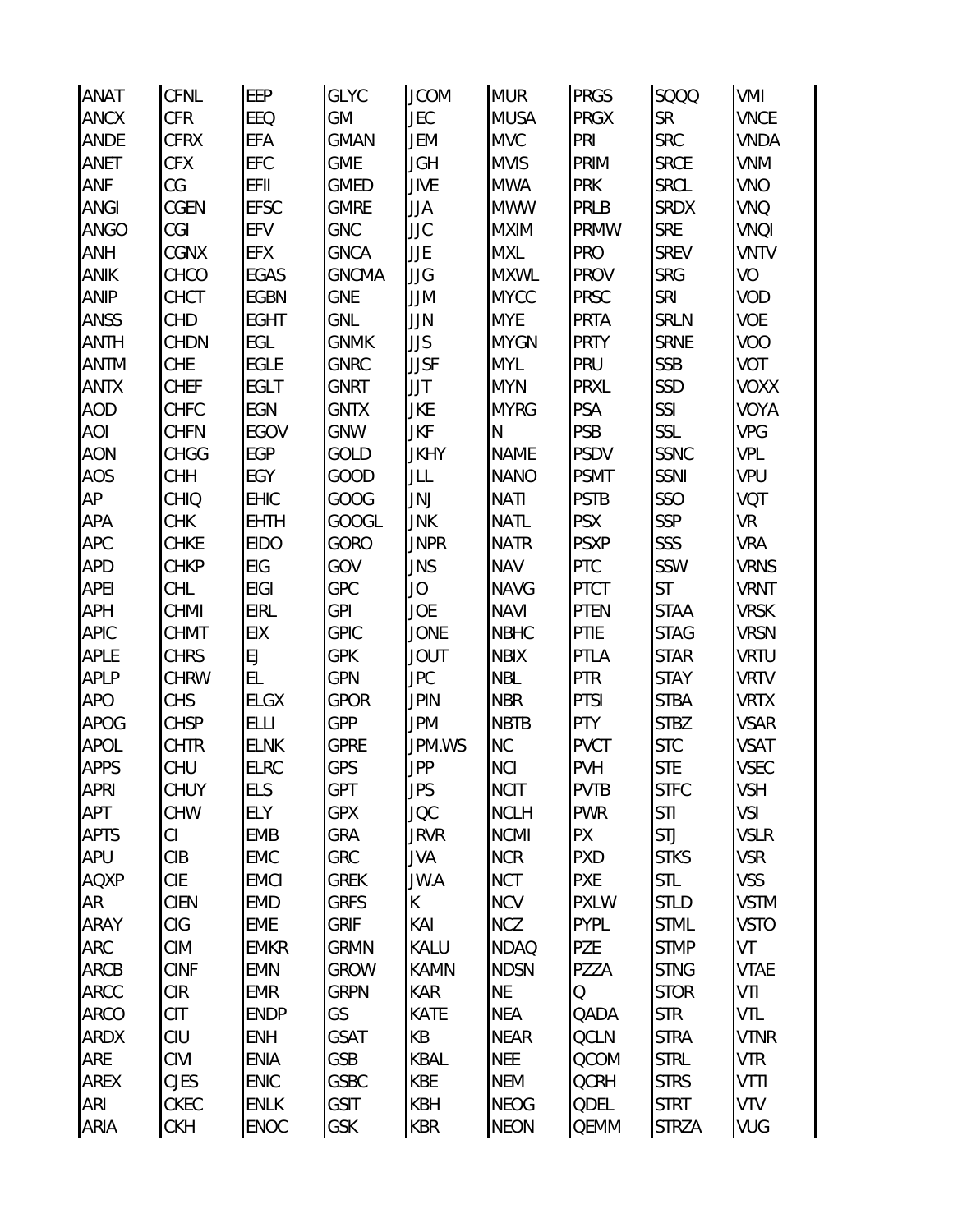| <b>ARLP</b>  | <b>CKHUY</b> | <b>ENPH</b>  | GSM           | <b>KCG</b>   | <b>NEOS</b>    | <b>QEP</b>  | <b>STS</b>   | VV          |
|--------------|--------------|--------------|---------------|--------------|----------------|-------------|--------------|-------------|
| <b>ARMH</b>  | CL           | <b>ENR</b>   | GSOL          | KE           | <b>NEP</b>     | QGEN        | <b>STT</b>   | VVC         |
| <b>ARMK</b>  | CLC          | <b>ENS</b>   | <b>GST</b>    | KEG          | <b>NEU</b>     | QHC         | <b>STV</b>   | VVI         |
| <b>ARNA</b>  | <b>CLCT</b>  | <b>ENSG</b>  | GSVC          | KELYA        | <b>NEWM</b>    | QID         | <b>STWD</b>  | <b>VVR</b>  |
| AROC         | CLD          | <b>ENSV</b>  | GSY           | <b>KEM</b>   | <b>NEWR</b>    | <b>QIHU</b> | <b>STX</b>   | <b>VWO</b>  |
| <b>AROW</b>  | <b>CLDT</b>  | ENT          | GT            | <b>KEP</b>   | <b>NEWS</b>    | QLD         | <b>STXS</b>  | <b>VWR</b>  |
| ARP          | <b>CLDX</b>  | <b>ENTA</b>  | GTLS          | <b>KERX</b>  | <b>NFBK</b>    | <b>QLGC</b> | <b>STZ</b>   | <b>VXF</b>  |
| ARQL         | <b>CLFD</b>  | <b>ENTG</b>  | GTN           | <b>KEX</b>   | <b>NFG</b>     | <b>QLIK</b> | SUI          | <b>VXUS</b> |
| ARR          | <b>CLGX</b>  | ENV          | <b>GTS</b>    | <b>KEY</b>   | <b>NFJ</b>     | <b>QLYS</b> | <b>SUM</b>   | VXX         |
| <b>ARRS</b>  | <b>CLH</b>   | <b>ENVA</b>  | GTT           | <b>KEYS</b>  | <b>NFLX</b>    | <b>QNST</b> | <b>SUNEQ</b> | <b>VYGR</b> |
| ARRY         | <b>CLI</b>   | ENZ          | <b>GTXI</b>   | <b>KEYW</b>  | <b>NFX</b>     | QQQ         | <b>SUNW</b>  | VYM         |
| <b>ARTNA</b> | <b>CLMS</b>  | ENZN         | GTY           | <b>KFRC</b>  | <b>NGHC</b>    | <b>QQXT</b> | <b>SUP</b>   | VZ          |
| <b>ARTX</b>  | <b>CLMT</b>  | EOCA         | GV            | <b>KFY</b>   | <b>NGL</b>     | <b>QRVO</b> | <b>SUPN</b>  | WAB         |
| <b>ARW</b>   | <b>CLNY</b>  | EOD          | GVA           | KHC          | <b>NGS</b>     | <b>QSII</b> | SVU          | WABC        |
| ASB          | <b>CLR</b>   | EOG          | GWB           | KIM          | <b>NGVC</b>    | <b>QTEC</b> | <b>SVXY</b>  | <b>WAFD</b> |
| <b>ASCMA</b> | <b>CLSN</b>  | <b>EOXFF</b> | GWL           | <b>KIRK</b>  | <b>NGVT</b>    | QTM         | SWC          | WAGE        |
| <b>ASEI</b>  | <b>CLUB</b>  | <b>EOXLO</b> | GWR           | <b>KKD</b>   | <b>NHC</b>     | QTS         | <b>SWFT</b>  | <b>WAIR</b> |
| <b>ASFI</b>  | CLVS         | <b>EPAM</b>  | <b>GWRE</b>   | <b>KKPNY</b> | <b>NHI</b>     | QTWO        | <b>SWGAY</b> | WAL         |
| <b>ASGN</b>  | CLW          | EPAY         | <b>GWW</b>    | <b>KKR</b>   | N <sub>l</sub> | QUAD        | SWHC         | WASH        |
| <b>ASH</b>   | <b>CLX</b>   | EPC          | GXC           | <b>KLAC</b>  | <b>NICE</b>    | <b>QUAL</b> | <b>SWK</b>   | WAT         |
| <b>ASHR</b>  | CMA          | <b>EPD</b>   | GXP           | KLIC         | <b>NICK</b>    | <b>QUIK</b> | <b>SWKS</b>  | <b>WBA</b>  |
| <b>ASMB</b>  | CMC          | <b>EPHE</b>  | $\mathsf{H}%$ | KLXI         | <b>NIHD</b>    | <b>QUOT</b> | <b>SWM</b>   | <b>WBC</b>  |
| ASML         | CMCO         | <b>EPI</b>   | НA            | <b>KMB</b>   | <b>NILE</b>    | <b>QVCA</b> | <b>SWX</b>   | WBMD        |
| <b>ASNA</b>  | CMCSA        | <b>EPIQ</b>  | <b>HAE</b>    | <b>KMG</b>   | <b>NJR</b>     | R           | SWZ          | <b>WBS</b>  |
| <b>ASPN</b>  | <b>CME</b>   | <b>EPM</b>   | <b>HAFC</b>   | KMI          | <b>NK</b>      | RACE        | <b>SXC</b>   | <b>WCC</b>  |
| <b>ASPS</b>  | CMG          | EPOL         | <b>HAIN</b>   | <b>KMPH</b>  | <b>NKA</b>     | RAD         | <b>SXCP</b>  | <b>WCG</b>  |
| ASR          | CMI          | <b>EPR</b>   | <b>HAL</b>    | <b>KMPR</b>  | <b>NKE</b>     | RADA        | SXI          | <b>WCIC</b> |
| <b>ASRV</b>  | CMLS         | <b>EPRS</b>  | <b>HALL</b>   | KMT          | <b>NKTR</b>    | RAI         | <b>SXL</b>   | WD          |
| <b>AST</b>   | CMN          | EPU          | <b>HALO</b>   | <b>KMX</b>   | NL             | RAIL        | <b>SXT</b>   | <b>WDAY</b> |
| <b>ASTE</b>  | CMO          | EPZM         | <b>HAR</b>    | KN           | <b>NLNK</b>    | RARE        | <b>SYCRF</b> | <b>WDC</b>  |
| <b>ASX</b>   | <b>CMP</b>   | EQC          | <b>HAS</b>    | <b>KND</b>   | <b>NLS</b>     | RAS         | SYF          | <b>WDFC</b> |
| <b>ASYS</b>  | <b>CMRX</b>  | <b>EQIX</b>  | <b>HASI</b>   | KNL          | <b>NLSN</b>    | RATE        | <b>SYK</b>   | <b>WDR</b>  |
| <b>ATAX</b>  | <b>CMS</b>   | <b>EQM</b>   | <b>HAWK</b>   | KNX          | <b>NLY</b>     | RAVN        | <b>SYKE</b>  | WEAT        |
| ATEC         | <b>CMT</b>   | EQR          | <b>HAYN</b>   | KO           | <b>NMBL</b>    | RAX         | <b>SYMC</b>  | <b>WEB</b>  |
| <b>ATEN</b>  | <b>CMTL</b>  | EQT          | <b>HBAN</b>   | <b>KODK</b>  | <b>NMFC</b>    | <b>RBC</b>  | <b>SYMX</b>  | <b>WEC</b>  |
| <b>ATHM</b>  | CNA          | EQY          | <b>HBCP</b>   | <b>KOP</b>   | <b>NMIH</b>    | RBCAA       | <b>SYNA</b>  | <b>WEN</b>  |
| <b>ATHN</b>  | CNAT         | ERA          | <b>HBHC</b>   | <b>KOPN</b>  | <b>NMM</b>     | <b>RBCN</b> | SYNL         | <b>WERN</b> |
| <b>ATHX</b>  | CNBKA        | ERI          | <b>HBI</b>    | <b>KORS</b>  | <b>NMRX</b>    | RCII        | <b>SYNT</b>  | WES         |
| <b>ATLS</b>  | <b>CNC</b>   | ERIC         | <b>HBIO</b>   | KOS          | <b>NNA</b>     | <b>RCKY</b> | <b>SYPR</b>  | <b>WETF</b> |
| <b>ATMP</b>  | <b>CNCE</b>  | ERIE         | <b>HBNC</b>   | <b>KPTI</b>  | <b>NNBR</b>    | <b>RCL</b>  | <b>SYRG</b>  | <b>WEX</b>  |
| ATO          | CNCO         | ERII         | <b>HCA</b>    | KR           | <b>NNI</b>     | RDC         | <b>SYUT</b>  | <b>WEYS</b> |
| <b>ATOS</b>  | <b>CNFR</b>  | ERJ          | <b>HCCI</b>   | <b>KRA</b>   | <b>NNN</b>     | <b>RDI</b>  | <b>SYX</b>   | <b>WFC</b>  |
| ATR          | <b>CNHI</b>  | <b>ERUS</b>  | <b>HCHC</b>   | <b>KRC</b>   | <b>NNVC</b>    | RDN         | SYY          | WFC.WS      |
| <b>ATRA</b>  | <b>CNIT</b>  | ERX          | <b>HCI</b>    | <b>KRG</b>   | <b>NOC</b>     | RDNT        | <b>SZMK</b>  | <b>WFD</b>  |
| <b>ATRC</b>  | <b>CNK</b>   | ERY          | <b>HCKT</b>   | <b>KRNY</b>  | <b>NOMD</b>    | RDS.A       | $\top$       | <b>WFM</b>  |
| <b>ATRO</b>  | CNMD         | ES           | <b>HCLP</b>   | <b>KRO</b>   | <b>NOV</b>     | <b>RDUS</b> | <b>TA</b>    | <b>WFT</b>  |
| ATROB        | CNO          | <b>ESCA</b>  | <b>HCN</b>    | KS           | <b>NOW</b>     | <b>RDWR</b> | <b>TACO</b>  | WG          |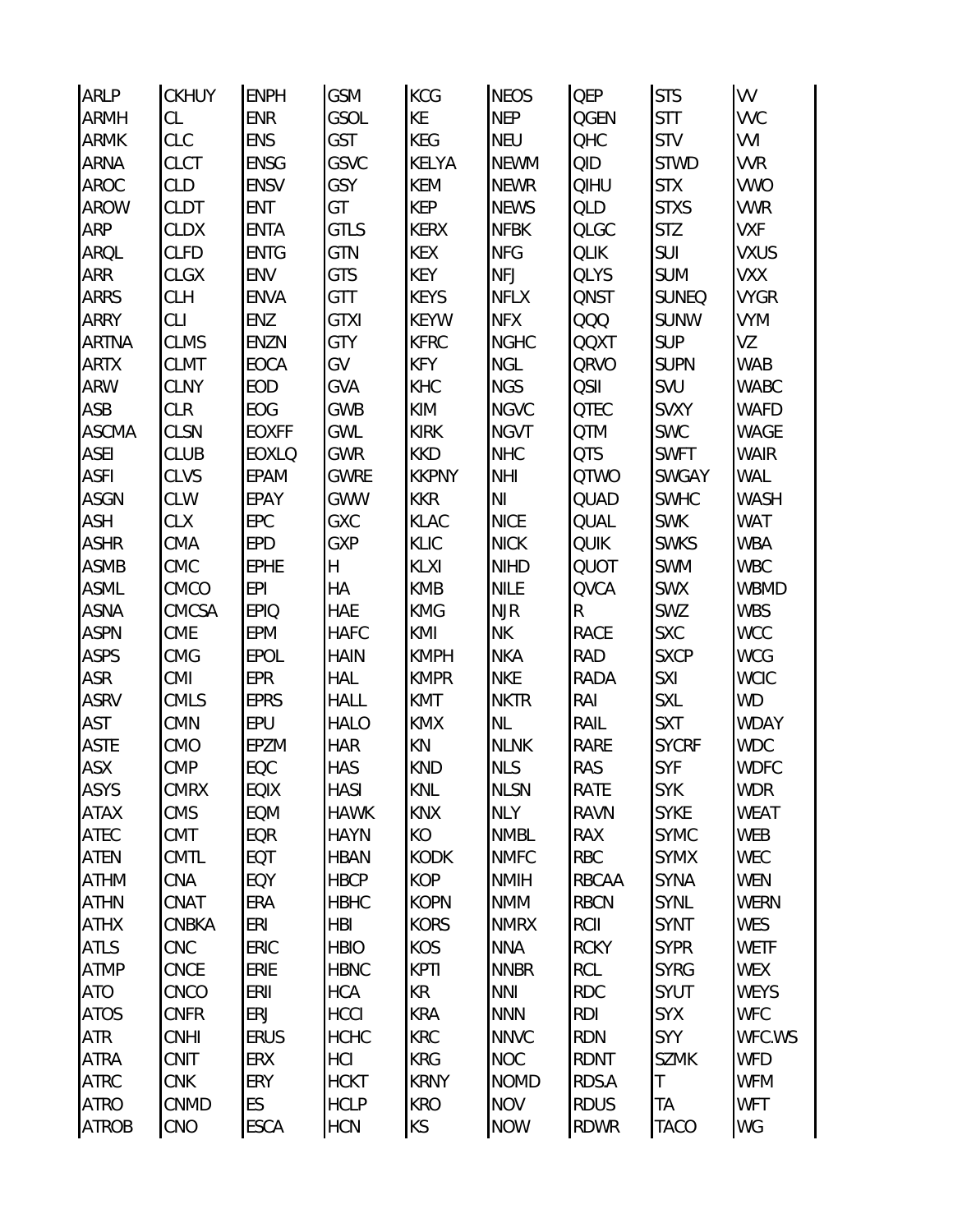| <b>ATRS</b> | <b>CNOB</b> | <b>ESD</b>  | HCN.PR.I       | <b>KSS</b>    | <b>NP</b>    | <b>RDY</b>   | TAL          | <b>WGBS</b> |
|-------------|-------------|-------------|----------------|---------------|--------------|--------------|--------------|-------------|
| <b>ATSG</b> | CNP         | ESE         | <b>HCOM</b>    | <b>KSU</b>    | <b>NPI</b>   | <b>RE</b>    | <b>TAN</b>   | WGL         |
| ATU         | CNS         | <b>ESGR</b> | <b>HCP</b>     | KT            | <b>NPM</b>   | <b>RECN</b>  | <b>TAP</b>   | <b>WGO</b>  |
| <b>ATVI</b> | CNSL        | <b>ESIO</b> | <b>HCSG</b>    | <b>KTCC</b>   | <b>NPO</b>   | <b>REED</b>  | <b>TASR</b>  | <b>WGP</b>  |
| <b>ATW</b>  | <b>CNTY</b> | ESL         | HD             | <b>KTEC</b>   | <b>NPSNY</b> | <b>REG</b>   | <b>TAST</b>  | <b>WHG</b>  |
| AU          | <b>CNX</b>  | <b>ESND</b> | <b>HDB</b>     | <b>KTOS</b>   | <b>NPTN</b>  | <b>REGI</b>  | TAX          | <b>WHR</b>  |
| <b>AUO</b>  | COBZ        | <b>ESNT</b> | <b>HDNG</b>    | <b>KTWO</b>   | <b>NR</b>    | <b>REGN</b>  | <b>TBBK</b>  | WHZT        |
| <b>AVA</b>  | COF         | <b>ESPR</b> | <b>HDP</b>     | <b>KVHI</b>   | <b>NRCIA</b> | <b>REI</b>   | TBI          | <b>WIBC</b> |
| AVAL        | COG         | <b>ESRT</b> | <b>HDS</b>     | KW            | <b>NRE</b>   | <b>REIS</b>  | <b>TBK</b>   | <b>WIFI</b> |
| <b>AVAV</b> | COH         | <b>ESRX</b> | <b>HDSN</b>    | <b>KWR</b>    | <b>NRF</b>   | <b>RELL</b>  | <b>TBNK</b>  | <b>WIN</b>  |
| AVB         | COHR        | ESS         | <b>HDV</b>     | <b>KYE</b>    | <b>NRG</b>   | <b>RELY</b>  | <b>TBRA</b>  | <b>WINA</b> |
| <b>AVD</b>  | COHU        | <b>ESV</b>  | HE             | <b>KYN</b>    | <b>NRIM</b>  | <b>REM</b>   | <b>TCB</b>   | <b>WING</b> |
| <b>AVEO</b> | COL         | ETE         | <b>HEDJ</b>    | KZ            | <b>NRK</b>   | <b>RES</b>   | <b>TCBI</b>  | <b>WIP</b>  |
| AVG         | COLB        | <b>ETFC</b> | <b>HEES</b>    | L             | <b>NRO</b>   | <b>RESI</b>  | <b>TCBK</b>  | <b>WIRE</b> |
| <b>AVGO</b> | COLL        | ETH         | <b>HEFA</b>    | LABL          | <b>NRZ</b>   | <b>REV</b>   | <b>TCEHY</b> | <b>WIX</b>  |
| <b>AVHI</b> | COLM        | ETM         | <b>HEI</b>     | <b>LAD</b>    | <b>NS</b>    | <b>REX</b>   | <b>TCO</b>   | <b>WK</b>   |
| <b>AVID</b> | COMM        | <b>ETN</b>  | <b>HEI.A</b>   | LADR          | <b>NSA</b>   | <b>REXR</b>  | <b>TCPC</b>  | <b>WLB</b>  |
| <b>AVP</b>  | CONE        | <b>ETP</b>  | <b>HELE</b>    | LAMR          | <b>NSAM</b>  | <b>RF</b>    | <b>TCRD</b>  | <b>WLFC</b> |
| AVT         | COO         | <b>ETR</b>  | <b>HEOP</b>    | LANC          | <b>NSC</b>   | <b>RFP</b>   | <b>TCS</b>   | WLH         |
| <b>AVX</b>  | COP         | <b>ETSY</b> | <b>HEP</b>     | LAND          | <b>NSH</b>   | <b>RGA</b>   | <b>TDC</b>   | <b>WLK</b>  |
| AVY         | COR         | ETW         | <b>HES</b>     | LAYN          | <b>NSIT</b>  | <b>RGEN</b>  | <b>TDG</b>   | <b>WLKP</b> |
| AWF         | CORE        | <b>ETY</b>  | <b>HEWG</b>    | LAZ           | <b>NSL</b>   | <b>RGLD</b>  | <b>TDS</b>   | WLL         |
| <b>AWH</b>  | <b>CORI</b> | <b>EUFX</b> | HEZU           | LB            | <b>NSM</b>   | <b>RGLS</b>  | <b>TDY</b>   | <b>WLTW</b> |
| AWI         | CORR        | <b>EUO</b>  | HF             | <b>LBAI</b>   | <b>NSP</b>   | <b>RGNX</b>  | <b>TEAM</b>  | <b>WM</b>   |
| <b>AWK</b>  | CORT        | <b>EURN</b> | <b>HFC</b>     | <b>LBIO</b>   | <b>NSR</b>   | <b>RGR</b>   | <b>TEAR</b>  | <b>WMAR</b> |
| <b>AWP</b>  | COST        | EV          | <b>HFWA</b>    | LBRDA         | <b>NSRGF</b> | <b>RGS</b>   | <b>TECD</b>  | <b>WMB</b>  |
| <b>AWR</b>  | COVS        | EVA         | <b>HFXE</b>    | <b>LBRDK</b>  | <b>NSRGY</b> | <b>RH</b>    | <b>TECH</b>  | <b>WMC</b>  |
| <b>AXAS</b> | COW         | EVC         | <b>HGT</b>     | LBTYA         | <b>NTAP</b>  | <b>RHHBY</b> | <b>TEDU</b>  | <b>WMGI</b> |
| AXE         | COWN        | <b>EVDY</b> | <b>HHC</b>     | <b>LBTYK</b>  | <b>NTCT</b>  | <b>RHI</b>   | <b>TEF</b>   | <b>WMIH</b> |
| AXL         | CPB         | <b>EVER</b> | <b>HHS</b>     | LBY           | <b>NTES</b>  | <b>RHP</b>   | <b>TEGP</b>  | <b>WMK</b>  |
| <b>AXLL</b> | CPE         | <b>EVHC</b> | H <sub>l</sub> | $\mathsf{LC}$ | <b>NTGR</b>  | <b>RHT</b>   | TEI          | <b>WMS</b>  |
| <b>AXON</b> | CPF         | <b>EVLV</b> | <b>HIBB</b>    | <b>LDL</b>    | <b>NTIC</b>  | <b>RIBT</b>  | <b>TEL</b>   | <b>WMT</b>  |
| <b>AXP</b>  | CPHD        | <b>EVOL</b> | <b>HIFR</b>    | LDR           | <b>NTK</b>   | <b>RICE</b>  | <b>TEN</b>   | <b>WNC</b>  |
| AXS         | <b>CPK</b>  | <b>EVR</b>  | <b>HIG</b>     | LDRH          | <b>NTLA</b>  | <b>RIGL</b>  | <b>TER</b>   | <b>WNR</b>  |
| <b>AXTA</b> | CPLA        | <b>EVRI</b> | HII            | LEA           | <b>NTP</b>   | <b>RIGP</b>  | <b>TERP</b>  | <b>WNRL</b> |
| AYI         | CPLP        | <b>EVTC</b> | <b>HIL</b>     | LECO          | <b>NTRI</b>  | <b>RJETQ</b> | <b>TESS</b>  | <b>WNS</b>  |
| <b>AYR</b>  | <b>CPN</b>  | <b>EVV</b>  | <b>HIVE</b>    | <b>LEE</b>    | <b>NTRS</b>  | <b>RJF</b>   | <b>TEVA</b>  | <b>WOOF</b> |
| AZN         | CPPL        | EW          | <b>HIW</b>     | LEG           | <b>NTT</b>   | RL           | <b>TEX</b>   | <b>WOR</b>  |
| <b>AZO</b>  | CPRT        | <b>EWA</b>  | <b>HIX</b>     | <b>LEMB</b>   | <b>NTWK</b>  | <b>RLGT</b>  | <b>TFSL</b>  | <b>WPC</b>  |
| <b>AZPN</b> | <b>CPRX</b> | <b>EWBC</b> | HL             | LEN           | <b>NUAN</b>  | <b>RLGY</b>  | <b>TFX</b>   | <b>WPG</b>  |
| AZSEY       | <b>CPS</b>  | <b>EWC</b>  | <b>HLI</b>     | LEN.B         | <b>NUE</b>   | <b>RLH</b>   | TG           | <b>WPX</b>  |
| AZZ         | <b>CPSI</b> | <b>EWD</b>  | <b>HLIT</b>    | LEU           | <b>NUGT</b>  | <b>RLI</b>   | <b>TGH</b>   | <b>WPZ</b>  |
| B           | <b>CPSS</b> | <b>EWG</b>  | <b>HLS</b>     | <b>LFUS</b>   | <b>NUS</b>   | <b>RLJ</b>   | TGI          | <b>WR</b>   |
| BA          | <b>CPST</b> | <b>EWH</b>  | <b>HLT</b>     | <b>LGND</b>   | <b>NUTR</b>  | <b>RLOC</b>  | <b>TGLSW</b> | <b>WRB</b>  |
| <b>BABY</b> | CPT         | EWI         | <b>HLX</b>     | LH            | <b>NUVA</b>  | <b>RLOG</b>  | <b>TGNA</b>  | <b>WRE</b>  |
| <b>BAC</b>  | CQH         | EWJ         | <b>HMC</b>     | <b>LHCG</b>   | <b>NVAX</b>  | <b>RM</b>    | <b>TGP</b>   | WRI         |
| BAC.WS.A    | CQP         | EWL         | <b>HMHC</b>    | <b>LHO</b>    | <b>NVDA</b>  | <b>RMAX</b>  | <b>TGT</b>   | <b>WRK</b>  |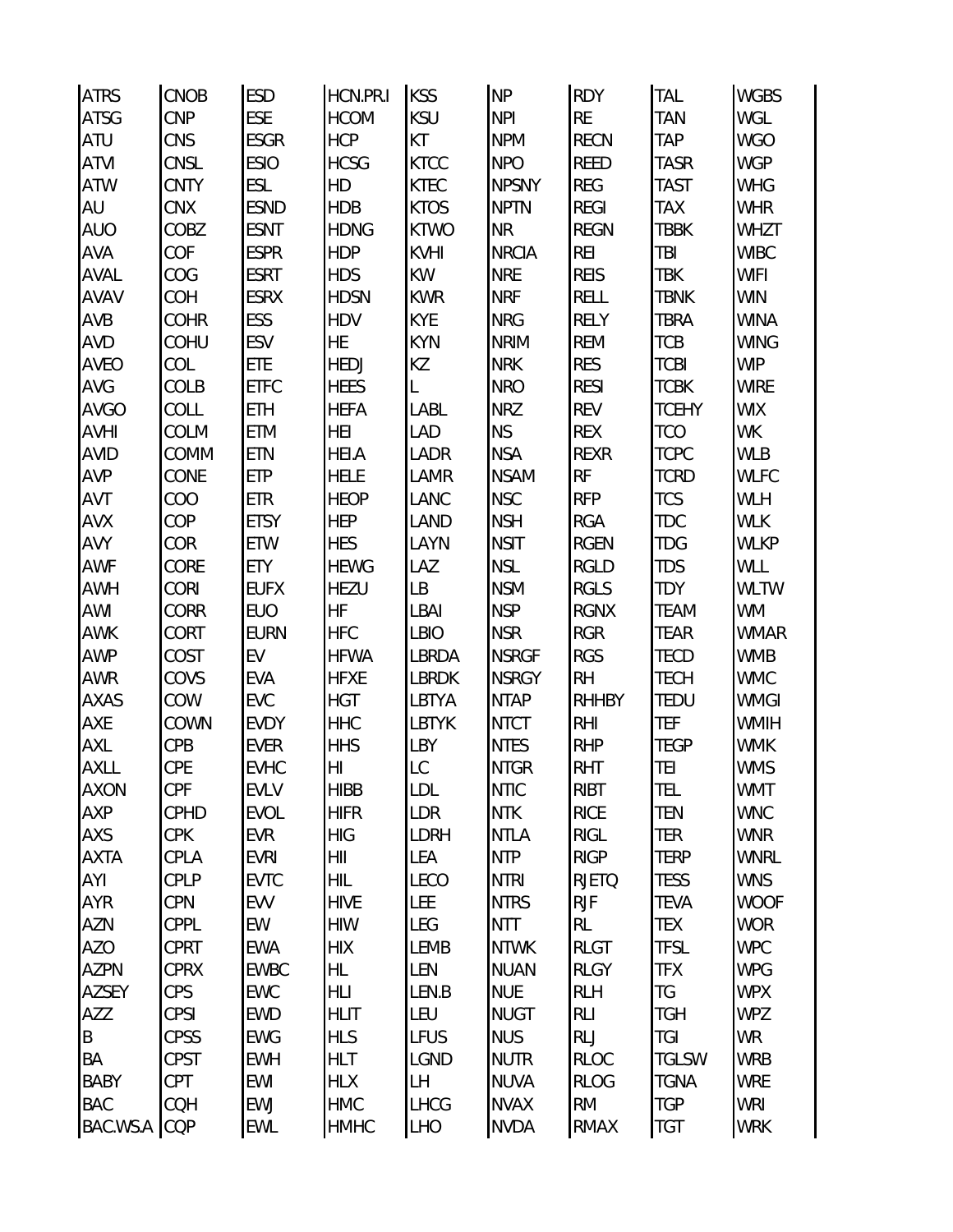| <b>BAH</b>   | CR          | <b>EWO</b>  | <b>HMLP</b> | LIFE         | <b>NVEC</b> | <b>RMBS</b>  | <b>TGTX</b>  | <b>WSBC</b> |
|--------------|-------------|-------------|-------------|--------------|-------------|--------------|--------------|-------------|
| <b>BANC</b>  | CRAI        | <b>EWP</b>  | <b>HMN</b>  | $L$ II       | <b>NVIV</b> | <b>RMD</b>   | <b>THC</b>   | <b>WSBF</b> |
| <b>BANF</b>  | CRARY       | <b>EWQ</b>  | <b>HMPR</b> | LILA         | <b>NVO</b>  | <b>RMGN</b>  | <b>THD</b>   | <b>WSFS</b> |
| <b>BANR</b>  | CRAY        | <b>EWT</b>  | <b>HMST</b> | <b>LILAK</b> | <b>NVR</b>  | <b>RMP</b>   | <b>THFF</b>  | <b>WSM</b>  |
| <b>BAP</b>   | CRC         | <b>EWU</b>  | <b>HMSY</b> | <b>LINC</b>  | <b>NVRO</b> | RMR          | <b>THG</b>   | <b>WSO</b>  |
| <b>BATRA</b> | CRD.A       | <b>EWW</b>  | <b>HMTV</b> | <b>LIND</b>  | <b>NVS</b>  | RMT          | THLD         | <b>WSR</b>  |
| BAX          | CRD.B       | <b>EWX</b>  | <b>HMY</b>  | <b>LION</b>  | <b>NVTR</b> | RNET         | <b>THO</b>   | <b>WST</b>  |
| <b>BBBY</b>  | CREE        | <b>EWY</b>  | <b>HNGR</b> | <b>LIOX</b>  | <b>NWBI</b> | <b>RNG</b>   | <b>THR</b>   | <b>WSTC</b> |
| <b>BBCN</b>  | CRERF       | EWZ         | <b>HNH</b>  | <b>LITE</b>  | <b>NWE</b>  | <b>RNN</b>   | <b>THRM</b>  | <b>WSTG</b> |
| <b>BBD</b>   | CRH         | <b>EXAC</b> | <b>HNI</b>  | <b>LIVN</b>  | <b>NWHM</b> | <b>RNR</b>   | <b>THS</b>   | <b>WSTL</b> |
| <b>BBG</b>   | <b>CRI</b>  | <b>EXAM</b> | <b>HNR</b>  | <b>LJPC</b>  | <b>NWL</b>  | <b>RNST</b>  | <b>TICC</b>  | <b>WTBA</b> |
| <b>BBOX</b>  | CRIS        | <b>EXAR</b> | <b>HNRG</b> | <b>LKFN</b>  | <b>NWLI</b> | <b>RNWK</b>  | <b>TIER</b>  | <b>WTFC</b> |
| <b>BBRG</b>  | <b>CRK</b>  | EXC         | <b>HOFT</b> | <b>LKQ</b>   | <b>NWN</b>  | <b>ROCK</b>  | TIF          | <b>WTM</b>  |
| <b>BBSI</b>  | CRL         | <b>EXEL</b> | <b>HOG</b>  | LLL          | <b>NWPX</b> | <b>ROG</b>   | TILE         | <b>WTR</b>  |
| <b>BBT</b>   | <b>CRM</b>  | EXG         | <b>HOLX</b> | <b>LLNW</b>  | <b>NWS</b>  | <b>ROIAK</b> | <b>TIME</b>  | <b>WTS</b>  |
| <b>BBVA</b>  | CRMD        | <b>EXLS</b> | <b>HOMB</b> | <b>LLTC</b>  | <b>NWSA</b> | <b>ROIC</b>  | TIP          | <b>WTWB</b> |
| <b>BBW</b>   | CRMT        | <b>EXP</b>  | HON         | LLY          | <b>NWY</b>  | <b>ROK</b>   | <b>TIPT</b>  | WU          |
| <b>BBY</b>   | CRNCY       | <b>EXPD</b> | <b>HOS</b>  | LM           | <b>NΧ</b>   | <b>ROL</b>   | <b>TIS</b>   | <b>WWAV</b> |
| BC           | CROX        | <b>EXPE</b> | <b>HOT</b>  | LMAT         | <b>NXPI</b> | <b>ROLL</b>  | <b>TISI</b>  | <b>WWD</b>  |
| <b>BCBP</b>  | <b>CRR</b>  | <b>EXPO</b> | <b>HOV</b>  | <b>LMCA</b>  | <b>NXRT</b> | <b>ROP</b>   | <b>TITN</b>  | <b>WWW</b>  |
| <b>BCC</b>   | <b>CRS</b>  | <b>EXPR</b> | <b>HP</b>   | <b>LMCK</b>  | <b>NXST</b> | <b>ROSG</b>  | <b>TIVO</b>  | <b>WY</b>   |
| <b>BCO</b>   | CRTO        | EXR         | <b>HPE</b>  | LMIA         | <b>NXTM</b> | <b>ROST</b>  | TJX          | <b>WYN</b>  |
| <b>BCOR</b>  | CRUS        | <b>EXTN</b> | <b>HPP</b>  | <b>LMNX</b>  | <b>NYCB</b> | <b>ROVI</b>  | TK           | <b>WYNN</b> |
| <b>BCOV</b>  | CRVL        | <b>EXTR</b> | <b>HPQ</b>  | <b>LMOS</b>  | <b>NYLD</b> | <b>ROX</b>   | <b>TKGBY</b> | XBI         |
| <b>BCPC</b>  | <b>CRY</b>  | EZA         | <b>HPT</b>  | <b>LNC</b>   | NYLD.A      | <b>ROYT</b>  | <b>TKR</b>   | <b>XCRA</b> |
| <b>BCR</b>   | CRZO        | <b>EZPW</b> | <b>HQY</b>  | <b>LNCE</b>  | <b>NYRT</b> | <b>RP</b>    | <b>TLGT</b>  | XEC         |
| <b>BCRH</b>  | CSAL        | EZU         | HR          | <b>LNDC</b>  | <b>NYT</b>  | <b>RPAI</b>  | TLK          | XEL         |
| <b>BCRX</b>  | <b>CSBK</b> | F           | <b>HRB</b>  | <b>LNG</b>   | О           | <b>RPM</b>   | <b>TLLP</b>  | <b>XENE</b> |
| <b>BCX</b>   | CSC         | FAF         | <b>HRC</b>  | <b>LNKD</b>  | OA          | <b>RPRX</b>  | <b>TLMR</b>  | <b>XENT</b> |
| <b>BDC</b>   | CSCO        | <b>FALC</b> | <b>HRG</b>  | <b>LNT</b>   | OAK         | <b>RPT</b>   | TLN          | XES         |
| <b>BDCL</b>  | <b>CSFL</b> | FANG        | <b>HRI</b>  | LOCK         | OAS         | <b>RPTP</b>  | <b>TLP</b>   | <b>XHB</b>  |
| <b>BDE</b>   | <b>CSGP</b> | FARM        | <b>HRL</b>  | LOCO         | <b>OC</b>   | <b>RPV</b>   | <b>TLRD</b>  | <b>XHR</b>  |
| <b>BDGE</b>  | CSGS        | <b>FARO</b> | <b>HRS</b>  | <b>LOGM</b>  | OCC         | <b>RPXC</b>  | <b>TLT</b>   | XIN         |
| <b>BDJ</b>   | <b>CSH</b>  | FAS         | <b>HRTG</b> | <b>LOPE</b>  | OCFC        | <b>RRD</b>   | <b>TLYS</b>  | XL          |
| <b>BDN</b>   | <b>CSII</b> | FAST        | <b>HSBC</b> | LORL         | <b>OCLR</b> | <b>RRGB</b>  | <b>TMH</b>   | XLB         |
| <b>BDX</b>   | <b>CSJ</b>  | <b>FATE</b> | <b>HSC</b>  | LOV          | <b>OCN</b>  | <b>RRTS</b>  | <b>TMHC</b>  | <b>XLE</b>  |
| <b>BEAT</b>  | CSL         | <b>FAX</b>  | <b>HSIC</b> | LOW          | OCUL        | <b>RS</b>    | <b>TMK</b>   | <b>XLF</b>  |
| <b>BEAV</b>  | CSLT        | <b>FB</b>   | <b>HSII</b> | LOXO         | ODC         | <b>RSG</b>   | <b>TMO</b>   | XLI         |
| <b>BEBE</b>  | CSOD        | <b>FBC</b>  | <b>HSKA</b> | <b>LPNT</b>  | ODFL        | <b>RSO</b>   | <b>TMP</b>   | <b>XLK</b>  |
| <b>BECN</b>  | CSRA        | <b>FBHS</b> | <b>HSNI</b> | <b>LPSN</b>  | <b>ODP</b>  | <b>RSP</b>   | <b>TMST</b>  | <b>XLNX</b> |
| <b>BELFB</b> | <b>CSS</b>  | <b>FBIZ</b> | <b>HSON</b> | <b>LPT</b>   | OEC         | <b>RSPP</b>  | <b>TMUS</b>  | <b>XLP</b>  |
| <b>BEN</b>   | <b>CST</b>  | <b>FBNC</b> | <b>HST</b>  | <b>LPX</b>   | <b>OESX</b> | <b>RST</b>   | <b>TNAV</b>  | <b>XLRN</b> |
| <b>BERY</b>  | <b>CSTE</b> | <b>FBNK</b> | <b>HSTM</b> | LQ           | OFC         | <b>RSTI</b>  | <b>TNC</b>   | XLU         |
| <b>BETR</b>  | <b>CSTM</b> | <b>FBP</b>  | <b>HSY</b>  | LQD          | OFG         | <b>RSX</b>   | <b>TNDM</b>  | XLV         |
| BF.A         | <b>CSU</b>  | <b>FBRC</b> | HT          | LQDT         | <b>OFIX</b> | <b>RSYS</b>  | <b>TNET</b>  | XLY         |
| BF.B         | <b>CSV</b>  | <b>FBT</b>  | <b>HTA</b>  | <b>LRAD</b>  | <b>OFLX</b> | RT           | <b>TNGO</b>  | <b>XNCR</b> |
| <b>BFAM</b>  | <b>CSWC</b> | FC          | <b>HTBI</b> | <b>LRCX</b>  | OGE         | <b>RTEC</b>  | <b>TNP</b>   | <b>XNET</b> |